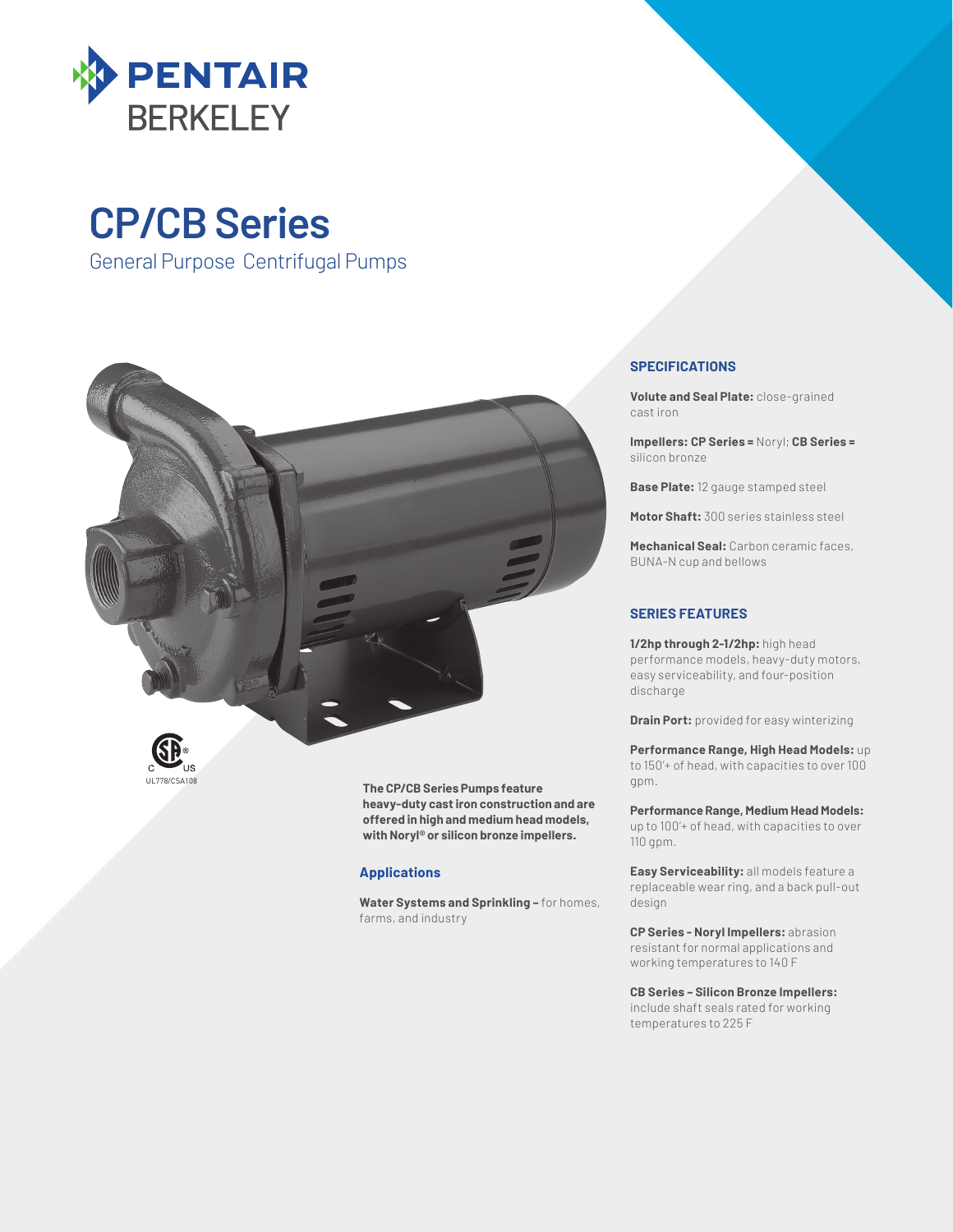

# **CP/CB Series**

### General Purpose Centrifugal Pumps

#### **ORDERING INFORMATION**

| <b>HIGH HEAD</b>                  |                                 |                                |                                 |                           |                          |                           |                                |              |                            |  |
|-----------------------------------|---------------------------------|--------------------------------|---------------------------------|---------------------------|--------------------------|---------------------------|--------------------------------|--------------|----------------------------|--|
| <b>NORYL<sup>®</sup> IMPELLER</b> |                                 | <b>SILICON BRONZE IMPELLER</b> |                                 | <b>PIPE TAPPING SIZES</b> |                          |                           |                                |              |                            |  |
| <b>MODEL</b><br><b>NUMBER</b>     | <b>CATALOG</b><br><b>NUMBER</b> | <b>MODEL</b><br><b>NUMBER</b>  | <b>CATALOG</b><br><b>NUMBER</b> | <b>HP</b>                 | SUCT.                    | DISCH.                    | <b>MOTOR</b><br><b>VOLTAGE</b> | <b>PHASE</b> | <b>APPROX.</b><br>WT. LBS. |  |
| <b>CP1XPHS</b>                    | S39516                          | CB1XPHS                        | S39529                          |                           | $1 - 1/4"$               | $1^{\prime\prime}$        | 115/230                        | $\mathbf{1}$ | 39                         |  |
| CP1XPHS                           | S39517                          | <b>CB1XPHS</b>                 | S39530                          | 1/2                       | $1 - 1/4"$               | $1^{\prime\prime}$        | 208-230/460                    | 3            | 39                         |  |
| CP1XPHS                           | S39517-575T                     | CB1XPHS                        | S39530-575T                     |                           | $1 - 1/4"$               | $1^{\prime\prime}$        | 575                            | 3            | 40                         |  |
| CP1XPHS                           | S39518                          | CB1XPHS                        | S39531                          |                           | $1 - 1/4"$               | $1^{\prime\prime}$        | 115/230                        | $\mathbf{1}$ | 42                         |  |
| CP1XPHS                           | S39519                          | CB1XPHS                        | S39532                          | 3/4                       | $1 - 1/4"$               | 1''                       | 208-230/460                    | 3            | 42                         |  |
| CP1XPHS                           | S39519-575T                     | <b>CB1XPHS</b>                 | S39532-575T                     |                           | $1 - 1/4"$               | 1''                       | 575                            | 3            | 43                         |  |
| CP1XPHS                           | S39520                          | <b>CB1XPHS</b>                 | S39533                          |                           | $1 - 1/4"$               | $1^{\prime\prime}$        | 115/230                        | $\mathbf{1}$ | 45                         |  |
| CP1XPHS                           | S39521                          | <b>CB1XPHS</b>                 | S39534                          | -1                        | $1 - 1/4"$               | $1^{\prime\prime}$        | 208-230/460                    | 3            | 45                         |  |
| CP1XPHS                           | S39521-575T                     | <b>CB1XPHS</b>                 | S39534-575T                     |                           | $1 - 1/4"$               | $1^{\prime\prime}$        | 575                            | 3            | 46                         |  |
| CP1XPHS                           | S39522                          | <b>CB1XPHS</b>                 | S39535                          |                           | $1 - 1/4''$              | $1^{\prime\prime}$        | 115/230                        | 1            | 49                         |  |
| <b>CP1XPHS</b>                    | S39523                          | CB1XPHS                        | S39536                          | $1 - 1/2$                 | $1 - 1/4"$               | $1^{\prime\prime}$        | 208-230/460                    | 3            | 49                         |  |
| CP1XPHS                           | S39523-575T                     | <b>CB1XPHS</b>                 | S39536-575T                     |                           | $1 - 1/4''$              | $1^{\prime\prime}$        | 575                            | 3            | 50                         |  |
| CP1-1/4TPHS                       | S39524                          | CB1-1/4TPHS                    | S39537                          |                           | $1 - 1/2"$               | $1 - 1/4''$               | 115/230                        | $\mathbf{1}$ | 69                         |  |
| CP1-1/4TPHS                       | S39525                          | CB1-1/4TPHS                    | S39538                          | $\overline{2}$            | $1 - 1/2"$               | $1 - 1/4"$                | 208-230/460                    | 3            | 69                         |  |
| CP1-1/4TPHS                       | S39525-575T                     | CB1-1/4TPHS                    | S39538-575T                     |                           | $1 - 1/2"$               | $1 - 1/4"$                | 575                            | 3            | 70                         |  |
| CP1-1/2TPHS                       | S39526                          | CB1-1/2TPHS                    | S39539                          |                           | $2^{\prime\prime}$       | $1 - 1/2"$                | 115/230                        | 1            | 74                         |  |
| CP1-1/2TPHS                       | S39527                          | CB1-1/2TPHS                    | S39540                          | $2 - 1/2$                 | 2 <sup>''</sup>          | $1 - 1/2"$                | 208-230/460                    | 3            | 74                         |  |
|                                   |                                 |                                |                                 |                           |                          |                           |                                |              |                            |  |
| CP1-1/2TPHS                       | S39527-575T                     | CB1-1/2TPHS                    | S39540-575T                     |                           | 2 <sup>n</sup>           | $1 - 1/2"$                | 575                            | 3            | 75                         |  |
| <b>MEDIUM HEAD</b>                |                                 |                                |                                 |                           |                          |                           |                                |              |                            |  |
|                                   | <b>NORYL IMPELLER</b>           | <b>SILICON BRONZE IMPELLER</b> |                                 |                           |                          | <b>PIPE TAPPING SIZES</b> |                                |              |                            |  |
| <b>MODEL</b><br><b>NUMBER</b>     | <b>CATALOG</b><br><b>NUMBER</b> | <b>MODEL</b><br><b>NUMBER</b>  | <b>CATALOG</b><br><b>NUMBER</b> | <b>HP</b>                 | SUCT.                    | DISCH.                    | <b>MOTOR</b><br><b>VOLTAGE</b> | <b>PHASE</b> | APPROX.<br>WT. LBS.        |  |
| CP1MPS                            | S39490                          | CB1MPS                         | S39503                          |                           | $1 - 1/4"$               | $1^{\prime\prime}$        | 115/230                        | $\mathbf{1}$ | 39                         |  |
| CP1MPS                            | S39491                          | CB1MPS                         | S39504                          | 1/2                       | $1 - 1/4''$              | $1^{\prime\prime}$        | 208-230/460                    | 3            | 39                         |  |
| CP1MPS                            | S39491-575T                     | CB1MPS                         | S39504-575T                     |                           | $1 - 1/4"$               | $1^{\prime\prime}$        | 575                            | 3            | 40                         |  |
| <b>CP1MPS</b>                     | S39492                          | CB1MPS                         | S39505                          |                           | $1 - 1/4"$               | $1^{\prime\prime}$        | 115/230                        | $\mathbf{1}$ | 42                         |  |
| <b>CP1MPS</b>                     | S39493                          | CB1MPS                         | S39506                          | 3/4                       | $1 - 1/4"$               | $1^{\prime\prime}$        | 208-230/460                    | 3            | 42                         |  |
| CP1MPS                            | S39493-575T                     | CB1MPS                         | S39506-575T                     |                           | $1 - 1/4"$               | $1^{\prime\prime}$        | 575                            | 3            | 43                         |  |
| CP1-1/4XPS                        | S39494                          | CB1-1/4XPS                     | S39507                          |                           | $1 - 1/2"$               | $1 - 1/4"$                | 115/230                        | 1            | 43                         |  |
|                                   |                                 |                                | S39508                          | $\mathbf{1}$              |                          |                           |                                | 3            |                            |  |
| CP1-1/4XPS<br>CP1-1/4XPS          | S39495<br>S39495-575T           | CB1-1/4XPS<br>CB1-1/4XPS       | S39508-575T                     |                           | $1 - 1/2"$<br>$1 - 1/2"$ | $1 - 1/4''$<br>$1 - 1/4"$ | 208-230/460<br>575             | 3            | 43<br>44                   |  |
| CP1-1/4XPS                        | S39496                          | CB1-1/4XPS                     | S39509                          |                           | $1 - 1/2"$               | $1 - 1/4"$                | 115/230                        | 1            | 54                         |  |
| CP1-1/4XPS                        | S39497                          | CB1-1/4XPS                     | S39510                          | $1 - 1/2$                 | $1 - 1/2"$               | $1 - 1/4"$                | 208-230/460                    | 3            | 54                         |  |
| CP1-1/4XPS                        | S39497-575T                     | CB1-1/4XPS                     | S39510-575T                     |                           | $1 - 1/2"$               | $1 - 1/4"$                | 575                            | 3            | 55                         |  |
| CP1-1/4XPS                        | S39498                          | CB1-1/4XPS                     | S39511                          |                           | $1 - 1/2"$               | $1 - 1/4"$                | 115/230                        | 1            | 66                         |  |
| CP1-1/4XPS                        | S39499                          | CB1-1/4XPS                     | S39512                          | 2                         | $1 - 1/2"$               | $1 - 1/4"$                | 208-230/460                    | 3            | 66                         |  |
| CP1-1/4XPS                        | S39499-575T                     | CB1-1/4XPS                     | S39512-575T                     |                           | $1 - 1/2"$               | $1 - 1/4"$                | 575                            | 3            | 67                         |  |

2-1/2

CB1-1/2XPS | S39514 | 2-1/2 | 2" | 1-1/2" | 208-230/460 | 3 | 74 CB1-1/2XPS S39514-575T 2" 1-1/2" 575 3 75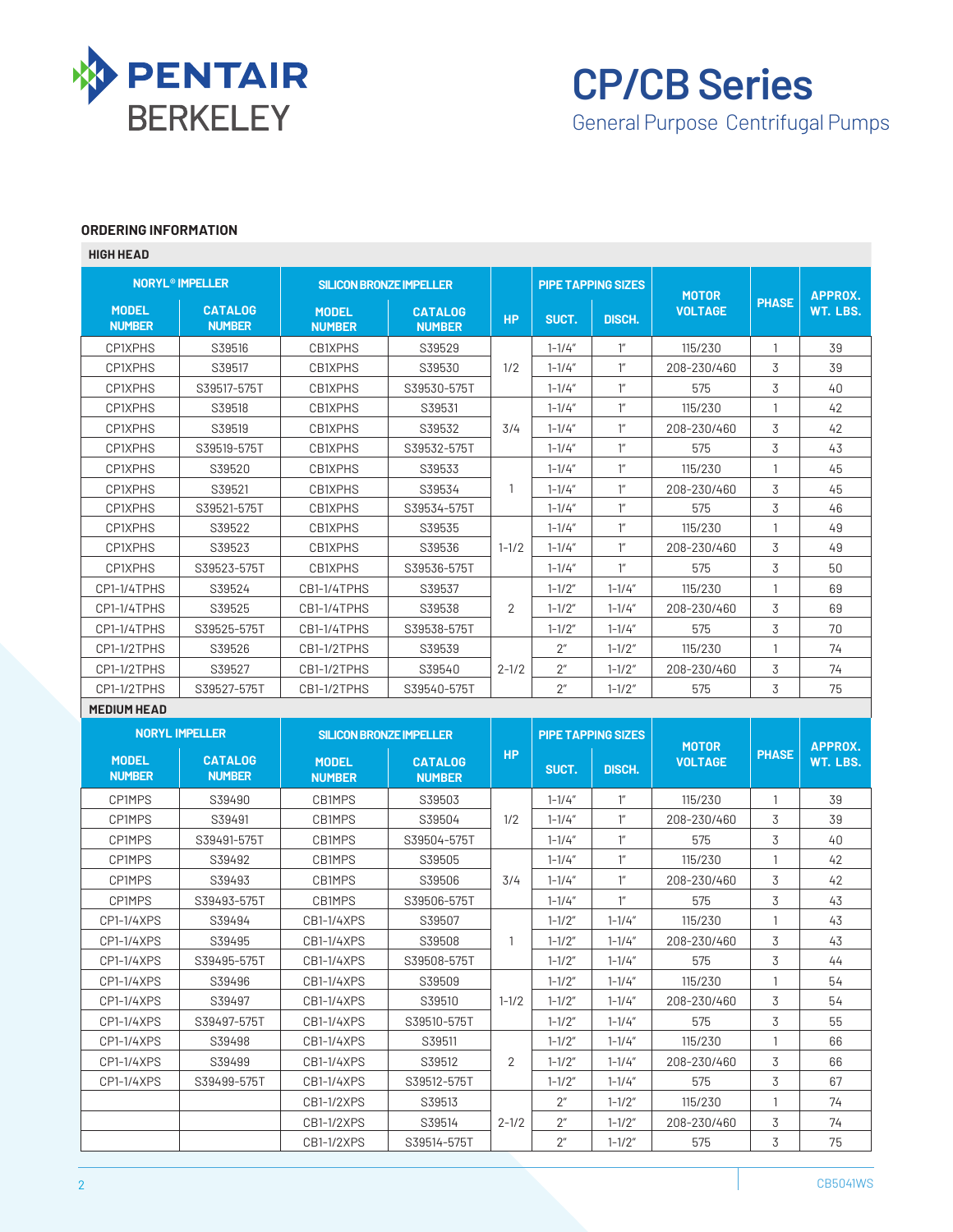

**CP/CB Series** General Purpose Centrifugal Pumps

#### **PUMP PERFORMANCE: HIGH HEAD, SILICON BRONZE IMPELLER PUMP PERFORMANCE: HIGH HEAD, NORYL® IMPELLER**





**PUMP PERFORMANCE: MEDIUM HEAD, SILICON BRONZE IMPELLER PUMP PERFORMANCE: MEDIUM HEAD, NORYL IMPELLER**



CAPACITY GALLONS PER MINUTE 0 50 100 150 200 250 300 350 400 450



Tested and rated in accordance with Water Systems Council Standards.

**NOTE:** Pumps installed with a Pro-Source® tank require a 100 PSI relief valve. Pumps with a conventional tank require a 75 PSI relief valve. Relief valve must be capable of relieving entire flow of pump at relief pressure.